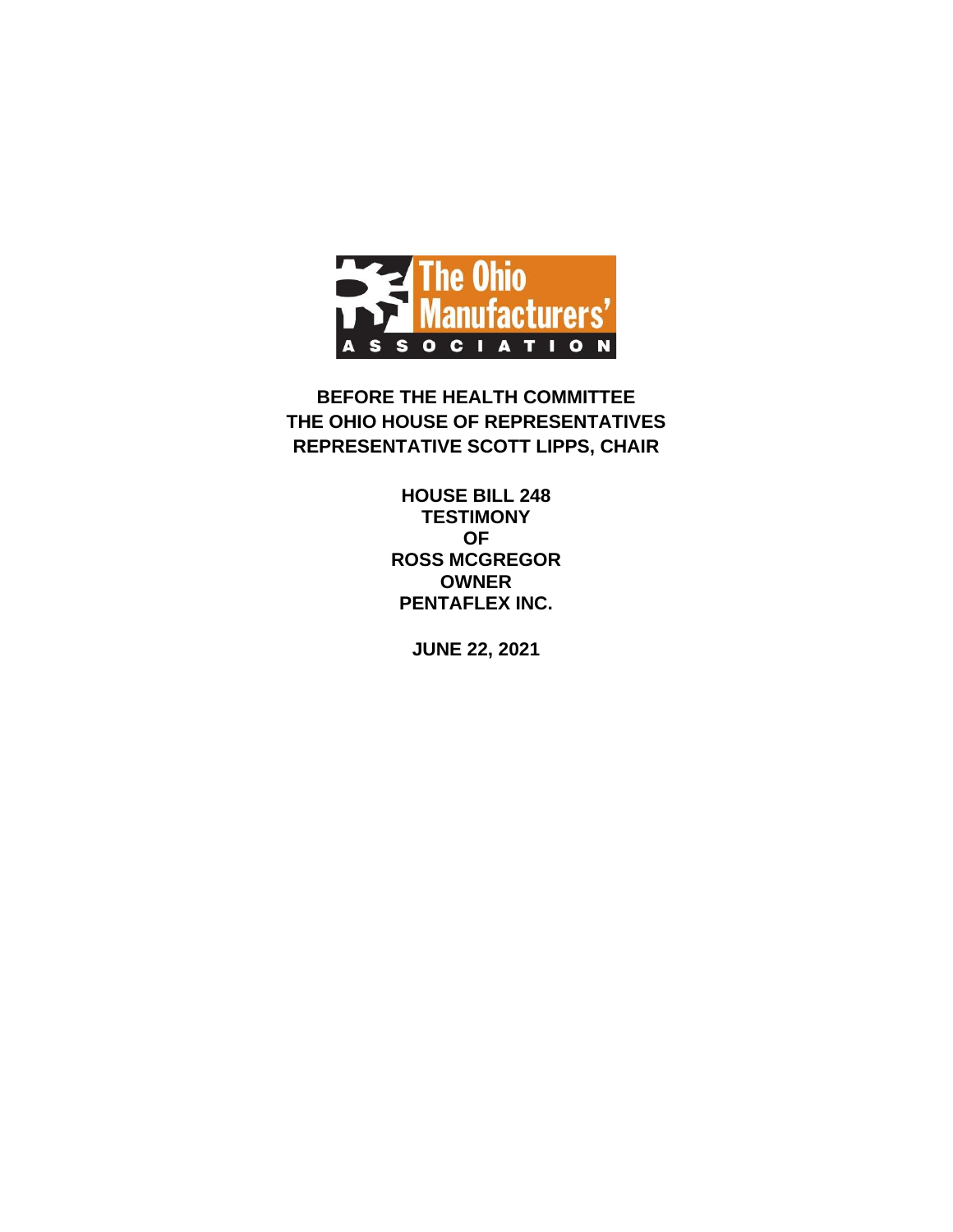Chairman Lipps, Vice Chairman Holmes, Ranking Member Russo, and members of the House Health Committee, my name is Ross McGregor, and I am here today in my capacity as the owner of a manufacturing company, Pentaflex, headquartered in Springfield, and on behalf of The Ohio Manufacturers' Association (OMA) of which I am a longtime member, to testify in opposition of House Bill 248.

Throughout the COVID-19 pandemic, Ohio manufacturers led the way in workplace safety while supplying the nation with essential goods, including personal protective equipment and pharmaceuticals. As the state's largest industry sector, manufacturers continue to lead the economic recovery as we transition to a post-pandemic world.

At a company like Pentaflex, with more than 150 associates, it is critical to ensure that our team members have a safe and healthy workplace. The safety and wellbeing of my employees and their families is a primary concern for my company and for all manufacturers. Safety is not just about protecting employees from traditional workplace injuries; safety is also about making sure employees are protected as much as possible from new workplace challenges like COVID-19 or any other illness that can be easily transmitted in the workplace. If one of our employees becomes ill and transmits COVID-19 to his or her coworkers, that transmission poses a health hazard not only among our staff but to our community as well.

Restricting an employer's ability to safeguard its employees' health in the workplace not only puts its employees, their families, and communities in danger, but also impacts the manufacturing supply chain, which is already fragile due to the complex nature of our businesses.

As an example, in South Dakota, a food manufacturing facility that accounted for four to five percent of the nation's pork production had to shut down for 14 days due to a largescale COVID-19 outbreak. It resulted in significant supply shortages throughout the country. We have seen similar outbreaks, though on a smaller scale, here in Ohio. These outbreaks have a rippling effect on the economy and are especially impactful if it is in manufacturing where many people rely on the goods produced in Ohio for everyday life.

New variant strains are creating uncertainty about the evolution of the pandemic, and Ohio continues to lag behind the rest of the nation in the percentage of vaccinated individuals. Therefore, production plants and workplaces across the state remain susceptible to outbreaks. Supply chain disruptions, rising prices for inputs and energy, and exacerbated labor shortages are already current threats. We should not continue to add to these disruptions by removing the current choices Ohio employers have at their disposal.

The proposed bill oversteps the line between public and private. This bill is the government telling me, a small business owner, what I can and cannot do inside the four walls of my factory when it comes to the safety of my employees and anyone who enters my facility. Our company is required to protect anyone who enters our facilities and we